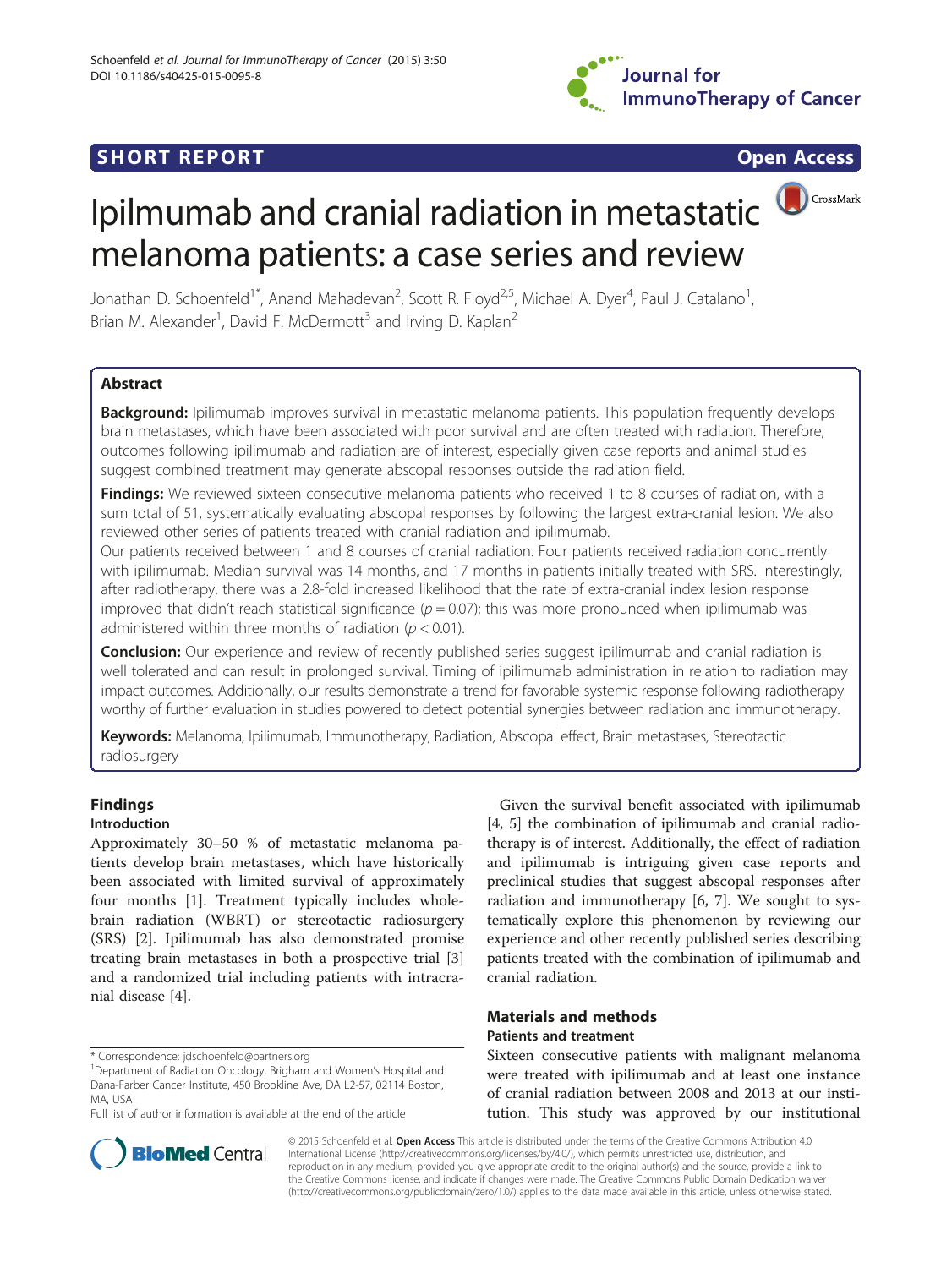<span id="page-1-0"></span>review board as described in the Ackowledgments. No patient consent was required as this was a retrospective study.

Ipilimumab was generally given every three weeks for a total of four doses at a dose of either 3 mg/kg  $(n = 14)$ or 10 mg/kg  $(n = 2)$ ; patients achieving clinical benefit were offered maintenance therapy every twelve weeks. Cranial radiation was either WBRT or SRS. No patients received SRS as a planned boost. SRS was delivered using the Cyberknife (Accuray, Sunnvale, CA) system prescribed to the clinical tumor volume (CTV) which was equivalent to the planning tumor volume.

### Evaluation of response

A multimodality team including a medical, and radiation oncologist along with a neurosurgeon regularly followed all patients at least every 3 months until death. While receiving ipilimumab, evaluation of systemic response using mWHO criteria was performed with computed tomography or magnetic resonance imaging generally after four initial cycles and then at three-month intervals unless otherwise indicated. To evaluate abscopal effect, we extracted the longest diameter of the largest extracranial "index" lesion from the medical record, and changes between subsequent scans were calculated. A "delta-delta" was calculated as the difference in percent change of the index lesion on the two consecutive scans performed prior to radiation therapy as compared with the difference in the consecutive scans performed preand post-radiation as described previously [\[8](#page-5-0)].

### Statistical analysis

We calculated overall survival from the last day of the first cranial radiation course using the Kaplan-Meier method. Responses before and after radiotherapy were compared using McNemar's and binomial tests for clustered data. Two-group exact tests for clustered data were used to explore the impact of treatment timing on response. All statistical tests were two-sided.

## Results

#### Patient characteristics

Sixteen patients treated with radiation and ipilimumab received between one and eight courses of cranial radiation for a total of 51 courses (Table 1). Most patients  $(n = 10, 63, 8)$  received four doses of ipilimumab; three patients received more than four doses as maintenance therapy, and three patients received less than 4 cycles because of disease progression. Median age at the time of first radiotherapy treatment was 57 (range 40 – 85 years). Of the 51 courses of brain-directed radiotherapy, 46 (90 %) were delivered by SRS. The remaining 5 radiation treatments were given as WBRT. WBRT was administered as the first radiation course in two patients who ultimately

| <b>Table 1</b> Patient ( $n = 16$ ) and radiation treatment ( $n = 51$ ) |  |  |
|--------------------------------------------------------------------------|--|--|
| characteristics                                                          |  |  |

| Patients                                                   |                                       |
|------------------------------------------------------------|---------------------------------------|
| Male sex                                                   | 13 (81 %)                             |
| Age at time of initial brain radiation,<br>median (range)  | 57 years<br>$(40 - 85 \text{ years})$ |
| Ipilimumab dosing                                          |                                       |
| 10 mg/kg                                                   | 2(13%)                                |
| 3 mg/kg                                                    | 14 (88 %)                             |
| Number of ipilimumab treatments, median (range)            | $4(1 - 17)$                           |
| <b>Radiation Treatment</b>                                 |                                       |
| Number of radiation courses per patient,<br>median (range) | $3(1-8)$                              |
| Number of lesions irradiated                               |                                       |
| 1                                                          | 23 (45 %)                             |
| $2 - 3$                                                    | 15 (29 %)                             |
| >3                                                         | 13 (25 %)                             |
| Type of radiotherapy <sup>a</sup>                          |                                       |
| Whole brain radiation                                      | 5 (10 %)                              |
| Stereotactic Radiosurgery                                  | 46 (90 %)                             |
| Radiation Dose (Gray), median (range)                      |                                       |
| Whole brain radiation                                      | 36 Gy<br>$(20 - 36 \text{ Gy})$       |
| Stereotactic Radiosurgery <sup>b</sup>                     | 22 Gy<br>$(18 - 24 \text{ Gy})$       |
| Location of index lesion                                   |                                       |
| Skin/subcutaneous tissue/lymph nodes                       | 8 (26 %)                              |
| Lung                                                       | 14 (45 %)                             |
| Other                                                      | 9(29%)                                |
| None                                                       | 3                                     |
| Not imaged / Unknown                                       | 17                                    |

Abbreviations: Gy Gray

<sup>a</sup>Whole brain treatment given in 2 Gy fractions. Stereotactic radiosurgery treatments were administered in 1–5 fractions <sup>b</sup>

<sup>b</sup>If multiple lesions were irradiated to different doses, the mean dose was used for tabulation

received subsequent SRS treatments, after previous SRS treatments in two patients, and in one patient who did not receive subsequent brain-directed radiotherapy. The median dose administered was 22 Gray (Gy, range 18 – 24 Gy) for all SRS treatments and 36 Gy (range 20–36 Gy) for all WBRT courses.

Seven patients received ipilimumab before braindirected radiation, and 5 patients began ipilimumab after radiation. Four patients received radiation at some point while undergoing ipilimumab treatment and continued ipilimumab following radiation (concurrent treatment). Among these four patients who received concurrent treatment, in one patient, both treatments were given on the same day, and in two patients, concurrent treatment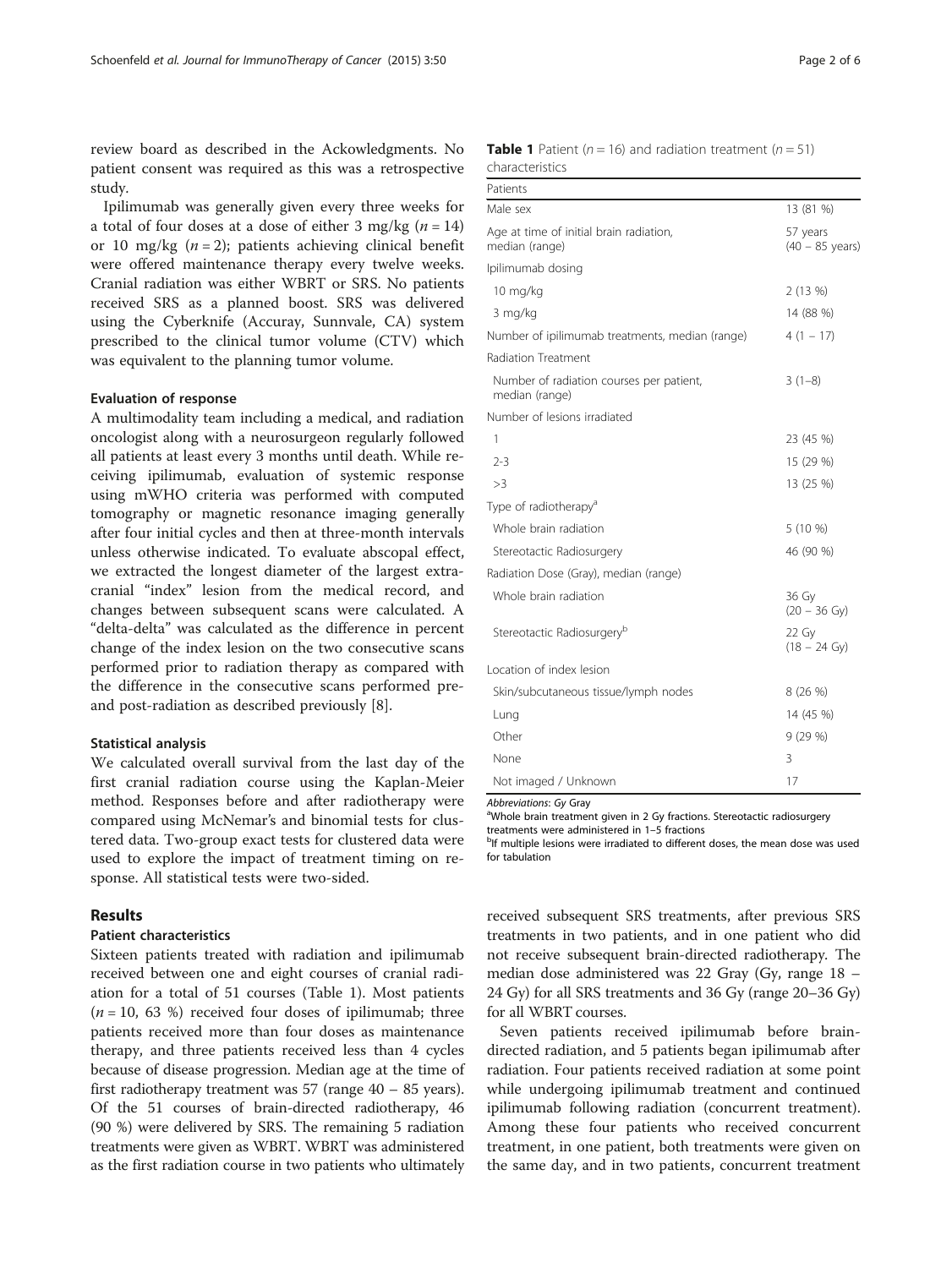occurred multiple times. Overall, ipilimumab treatment was given within 3 months of radiation in 21 instances (41 %); in the remaining 59 %, ipilimumab was administered a median of 3.5 months prior to radiation.

## **Outcomes**

Median overall survival (OS) following first radiation treatment to the brain among all patients was 14.4 months, with a maximum OS of 50 months (Fig. 1). OS was 17 months in patients initially treated with SRS, and 19 months in patients that required multiple courses of cranial radiation. Patients who received SRS prior to initiating ipilimumab had superior OS as compared with patients who started ipilimumab prior to receiving SRS (median 26 months compared with 6 months,  $p < 0.001$ ) despite similar age at diagnosis, number of lesions irradiated, number of cycles and dose of ipilimumab, and location of index lesion. Patients who received radiation concurrent with ipilimumab did not develop any significant immune related adverse events and had a median OS of 18 months.

Sequential imaging of systemic index lesions was performed before and after radiation in 31 instances. These lesions were most commonly located in the chest (45 %, Table [1\)](#page-1-0). On the subsequent scan after radiation, in 11 of these 31 instances (35 %) the index lesion decreased in size as compared with the scan preceding radiation therapy. In comparison, in 25 of these 31 instances the index lesion size was also comparable on two scans prior to radiation treatment, and only 4 (17 %) demonstrated a favorable response ( $p = 0.20$ , McNemar's test for clustered paired data). Among the 31 instances where imaging was available before and after radiation, there were 22 instances where two consecutive scans were also



performed prior to the receipt of radiotherapy. In these cases, the response rate of index lesion response improved in 50 % of instances following radiation in comparison to worsening in 18 % ( $p = 0.07$ , binomial test for clustered data). In contrast, there was no significant association between time elapsed since first ipilimumab administration and favorable kinetics ( $p = 0.88$ ).

We examined the significance of the timing of ipilimumab in relation to radiation (Fig. [2](#page-3-0)). In the 31 instances where imaging was performed sequentially before and after radiation, index lesions were significantly more likely to decrease in size if ipilimumab was administered within the three months surrounding radiation treatment (63 % compared with 7 %,  $p = 0.003$  by two-group exact test for clustered data).

## **Discussion**

We describe our experience treating melanoma patients with cranial radiation and ipilimumab. We report a median OS greater than 1 year in 16 patients that received a total of 51 radiotherapy courses including patients who received WBRT, multiple courses for recurrent disease, and patients who received radiotherapy concurrent with ipilimumab. These results compare favorably with historical series of melanoma patients with brain metastases treated with surgery and radiotherapy that describe median OS of less than 9 months, and less than 4 months in patients treated with radiotherapy alone [[1](#page-5-0)]. Two-year OS in our series was 25 % and prolonged OS of over 50 months was observed. Similar favorable outcomes have also been seen in patients treated concurrently with ipilimumab and radiation of extra cranial lesions [\[9](#page-5-0)].

Review of the literature revealed 5 other recently published studies or abstracts that describe outcomes in 117 additional patients treated with the combination of cranial radiation and ipilimumab (Table [2\)](#page-4-0). Ours is the only study to include patients initially treated with WBRT. None reported unacceptable rates immune related toxicity; however there are several reports of radionecrosis perhaps mediated in part by the immune system. Median OS in these studies ranged from approximately 5 months to almost 2.5 years, with favorable 1 and 2 year OS rates ranging from  $40 - 67$  %. The majority of these studies noted improved OS when SRS was administered prior to ipilimumab, as was observed in our study. In our study, baseline characteristics were similar between patients that received SRS prior or after ipilimumab; however, the limited numbers unfortunately precludes complex multivariate analysis. Although we were unable to adjust for unmeasured confounding variables, we currently find a strong association that would likely remain significant even if attenuated by other factors.

Interestingly, the two other studies that reported the shortest median OS reported routine use of prophylactic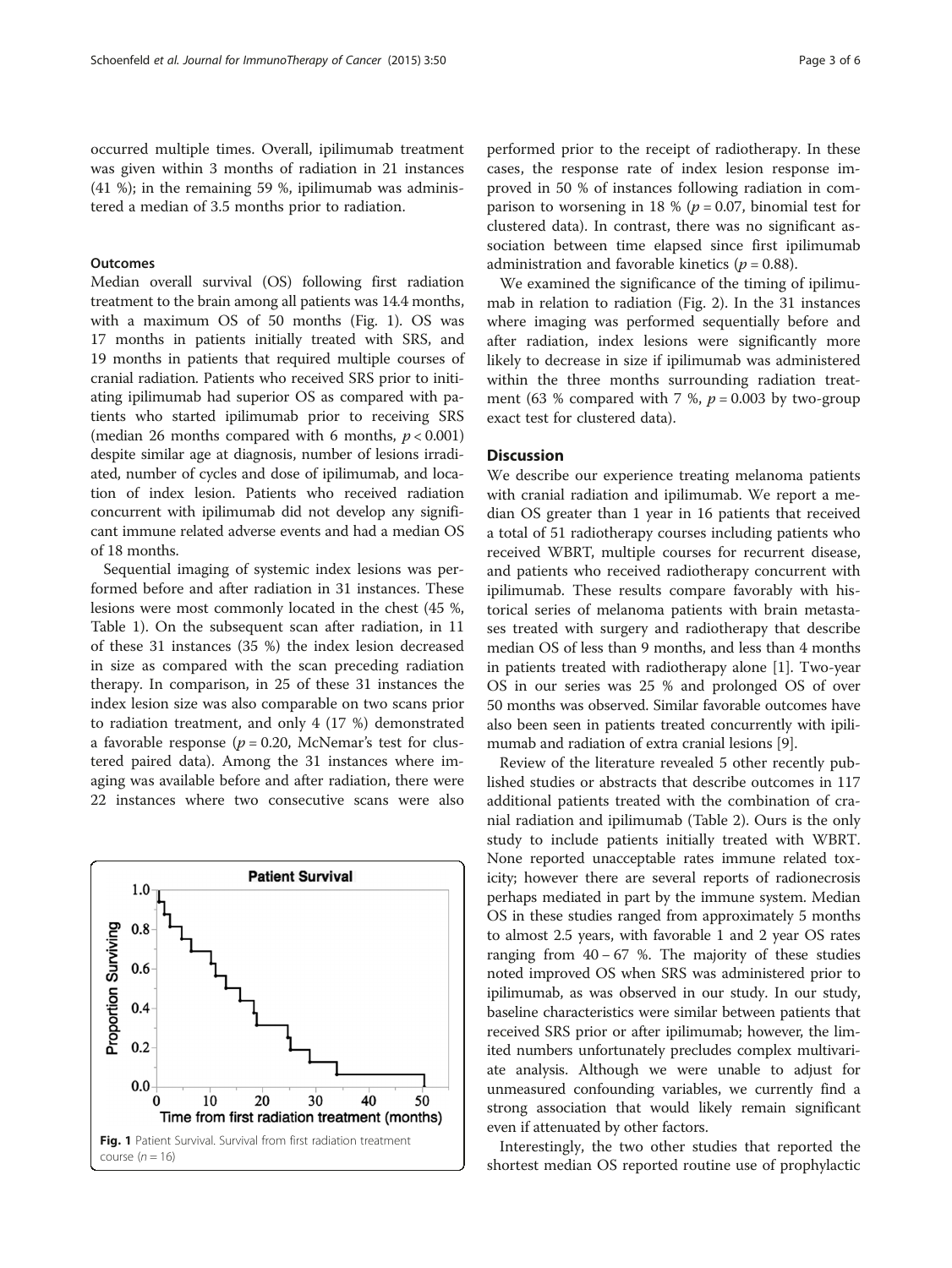<span id="page-3-0"></span>

steroids at the time of SRS [[10, 11](#page-5-0)]. Although data suggests that steroids administered for ipilimumab-induced immune-related adverse events do not adversely impact the efficacy of treatment, further evaluation of prophylactic steroids for asymptomatic patients may be warranted [\[12, 13\]](#page-5-0).

Our analysis included evaluation of index systemic lesion response in relation to the timing of brain-directed radiotherapy and ipilimumab administration. Other retrospective studies have suggested radiation may be associated with a favorable systemic response in patients progressing on ipilimumab who receive radiation to a variety of sites [[8, 14\]](#page-5-0). Similarly, we found that index lesions decreased in size after brain directed radiotherapy in 63 % patients who received both radiotherapy and

ipilimumab within a three-month span. The limited number of patients analyzed constrained our power to detect statistically significant differences; however index lesions were approximately twice as likely to decrease in size on imaging following radiation, with the additive benefit of improved kinetics of response. Although delayed index lesion response to ipilimumab or favorable response to ipilimumab as compared to other systemic agents may partially explain these results, ipilimumab had been administered for more than three months prior to radiotherapy in 27 (53 %) of instances and there was no significant association between duration of ipilimumab and favorable kinetics.

Radiation has potential immunogenic properties [\[15](#page-5-0), [16](#page-5-0)] and the combination of ipilimumab and local radiotherapy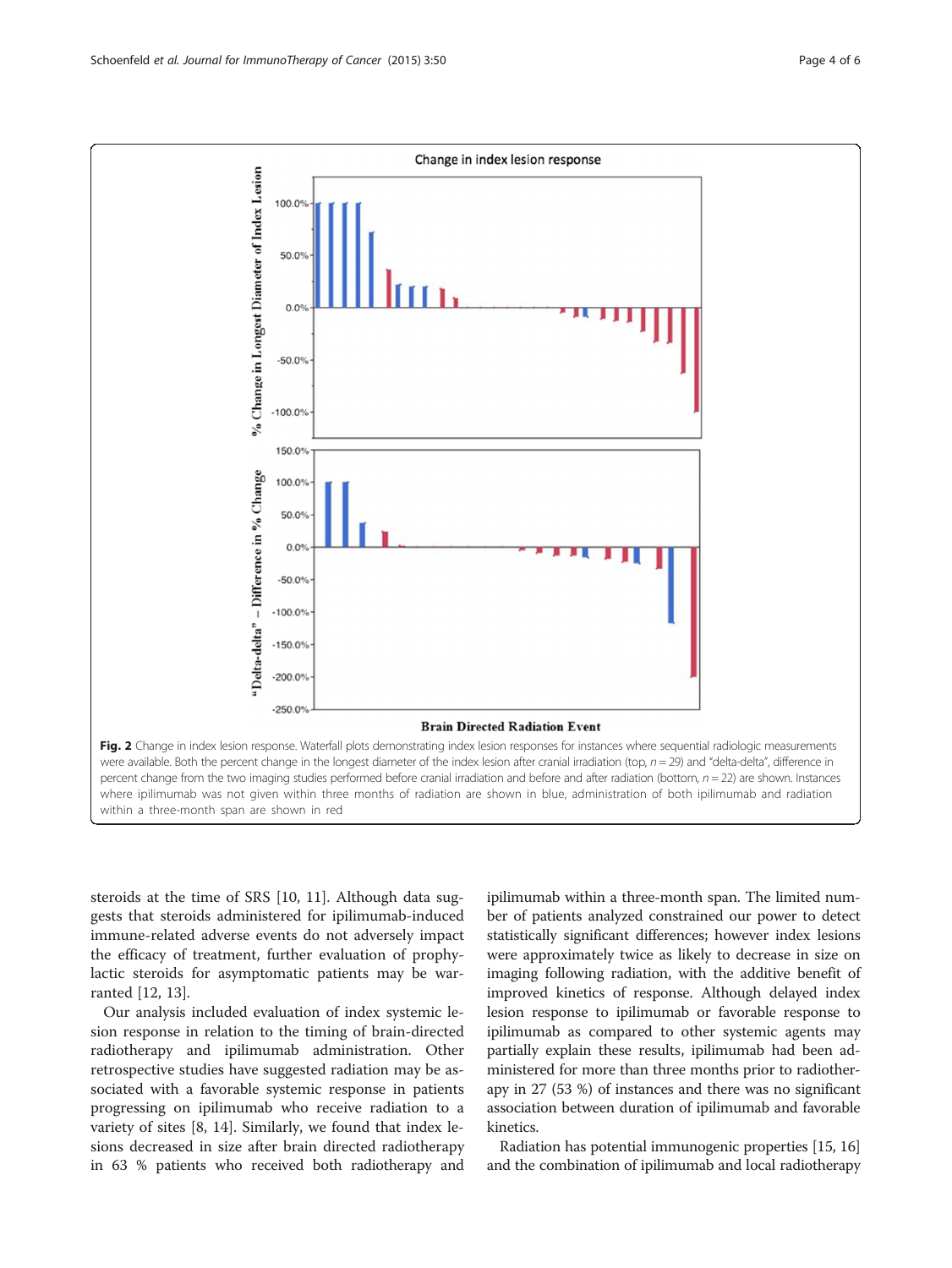<span id="page-4-0"></span>Table 2 Review of studies evaluating patients treated with cranial radiation and ipilimumab

|                                              | N  | Median overall survival<br>(mos) | Landmark survival                           | Steroid use                       | Timing issues                                                     | Radiation necrosis requiring<br>surgery |
|----------------------------------------------|----|----------------------------------|---------------------------------------------|-----------------------------------|-------------------------------------------------------------------|-----------------------------------------|
| Kiess et al. [10]                            | 46 | 12.4                             | yr OS 40-65 % depending on timing<br>of ipi | Routine use of ppx steroids       | SRS before or during ipi associated<br>with improved OS           | 5 patients                              |
| Knisely et al.<br>$[19]$                     |    | 27 21.3                          | 2 yr OS 47 %                                | Not reported                      | SRS before ipi associated with trend<br>towards improved survival | 3 patients                              |
| Mathew et al.<br>[11]                        |    | $25 \t 5^a$                      | 6 mos OS 56 %                               | Routine use of ppx steroids       | Not reported                                                      | $\mathbf 0$                             |
| Schoenfeld et al. 16 14.4<br>(current study) |    |                                  | vr OS 54 %                                  | No routine use of ppx<br>steroids | SRS before ipi associated with better<br>survival                 | $\overline{0}$                          |
| Shoukat et al.<br>$[20]$                     |    | 11 28.3                          | vr OS 67 %                                  | Not reported                      | Not reported                                                      | 3 patients <sup>b</sup>                 |
| Tazi et al. [21]                             |    | 10 29.3                          | 2 yr OS 58 %                                | Not reported                      | All patients received SRS before or<br>during ipi                 | Not reported                            |

Abbreviations: mos months, ppx prophylactic, OS overall survival, ipi ipilimumab, SRS stereotactic radiosurgery <sup>a</sup>

**Estimated from survival curve**<sup>a</sup>

<sup>b</sup>Use of surgery not specified